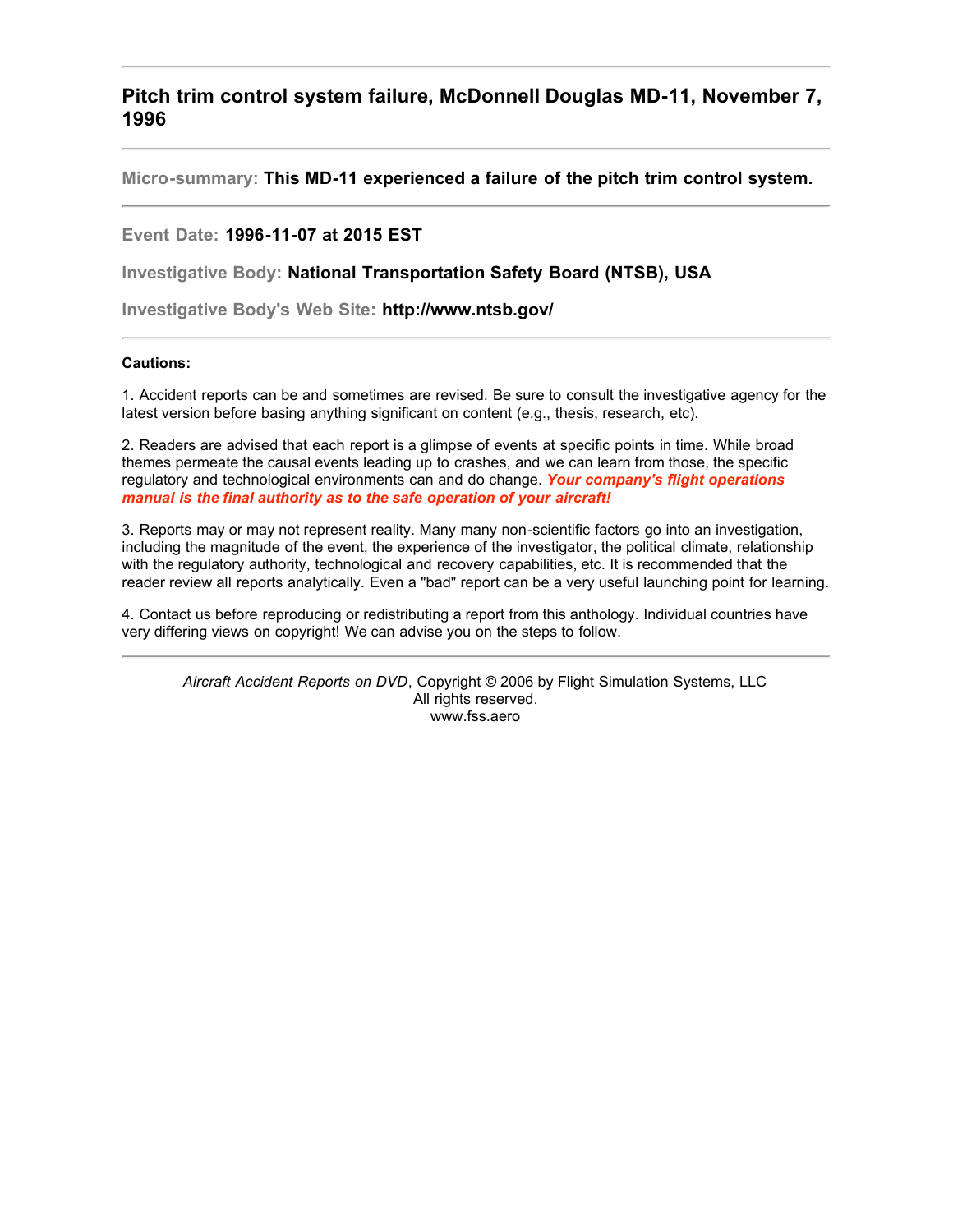| <b>TRANSA</b><br>National Transportation Safety Board                                                                                                                                                                                                                                                                                                                                                                                                                                                                                                                                                                                                                                                                                                                                                                                                                                                                                                                                                                                                                                                                                                                                                                                                                                                                                                                                                                                                            |              |  | NTSB ID: IAD97IA018             |                                  | Aircraft Registration Number: N814DE |  |                  |  |  |  |
|------------------------------------------------------------------------------------------------------------------------------------------------------------------------------------------------------------------------------------------------------------------------------------------------------------------------------------------------------------------------------------------------------------------------------------------------------------------------------------------------------------------------------------------------------------------------------------------------------------------------------------------------------------------------------------------------------------------------------------------------------------------------------------------------------------------------------------------------------------------------------------------------------------------------------------------------------------------------------------------------------------------------------------------------------------------------------------------------------------------------------------------------------------------------------------------------------------------------------------------------------------------------------------------------------------------------------------------------------------------------------------------------------------------------------------------------------------------|--------------|--|---------------------------------|----------------------------------|--------------------------------------|--|------------------|--|--|--|
| <b>FACTUAL REPORT</b>                                                                                                                                                                                                                                                                                                                                                                                                                                                                                                                                                                                                                                                                                                                                                                                                                                                                                                                                                                                                                                                                                                                                                                                                                                                                                                                                                                                                                                            |              |  | Occurrence Date: 11/07/1996     |                                  | Most Critical Injury: None           |  |                  |  |  |  |
| <b>ÁVIATIQÑ</b>                                                                                                                                                                                                                                                                                                                                                                                                                                                                                                                                                                                                                                                                                                                                                                                                                                                                                                                                                                                                                                                                                                                                                                                                                                                                                                                                                                                                                                                  |              |  | Occurrence Type: Incident       |                                  | Investigated By: NTSB                |  |                  |  |  |  |
| Location/Time                                                                                                                                                                                                                                                                                                                                                                                                                                                                                                                                                                                                                                                                                                                                                                                                                                                                                                                                                                                                                                                                                                                                                                                                                                                                                                                                                                                                                                                    |              |  |                                 |                                  |                                      |  |                  |  |  |  |
| <b>Nearest City/Place</b>                                                                                                                                                                                                                                                                                                                                                                                                                                                                                                                                                                                                                                                                                                                                                                                                                                                                                                                                                                                                                                                                                                                                                                                                                                                                                                                                                                                                                                        | <b>State</b> |  | Zip Code                        | Local Time                       | Time Zone                            |  |                  |  |  |  |
| <b>DAYTON</b>                                                                                                                                                                                                                                                                                                                                                                                                                                                                                                                                                                                                                                                                                                                                                                                                                                                                                                                                                                                                                                                                                                                                                                                                                                                                                                                                                                                                                                                    | OH           |  | 45433                           | 2015                             | <b>EST</b>                           |  |                  |  |  |  |
| Airport Proximity: Off Airport/Airstrip                                                                                                                                                                                                                                                                                                                                                                                                                                                                                                                                                                                                                                                                                                                                                                                                                                                                                                                                                                                                                                                                                                                                                                                                                                                                                                                                                                                                                          |              |  | Distance From Landing Facility: |                                  | Direction From Airport:              |  |                  |  |  |  |
| <b>Aircraft Information Summary</b>                                                                                                                                                                                                                                                                                                                                                                                                                                                                                                                                                                                                                                                                                                                                                                                                                                                                                                                                                                                                                                                                                                                                                                                                                                                                                                                                                                                                                              |              |  |                                 |                                  |                                      |  |                  |  |  |  |
| Aircraft Manufacturer                                                                                                                                                                                                                                                                                                                                                                                                                                                                                                                                                                                                                                                                                                                                                                                                                                                                                                                                                                                                                                                                                                                                                                                                                                                                                                                                                                                                                                            |              |  | Model/Series                    |                                  |                                      |  | Type of Aircraft |  |  |  |
| <b>McDonnell Douglas</b>                                                                                                                                                                                                                                                                                                                                                                                                                                                                                                                                                                                                                                                                                                                                                                                                                                                                                                                                                                                                                                                                                                                                                                                                                                                                                                                                                                                                                                         |              |  | <b>MD-11</b>                    |                                  |                                      |  | Airplane         |  |  |  |
| Sightseeing Flight: No                                                                                                                                                                                                                                                                                                                                                                                                                                                                                                                                                                                                                                                                                                                                                                                                                                                                                                                                                                                                                                                                                                                                                                                                                                                                                                                                                                                                                                           |              |  |                                 | Air Medical Transport Flight: No |                                      |  |                  |  |  |  |
| Narrative                                                                                                                                                                                                                                                                                                                                                                                                                                                                                                                                                                                                                                                                                                                                                                                                                                                                                                                                                                                                                                                                                                                                                                                                                                                                                                                                                                                                                                                        |              |  |                                 |                                  |                                      |  |                  |  |  |  |
| Brief narrative statement of facts, conditions and circumstances pertinent to the accident/incident:<br>HISTORY OF FLIGHT                                                                                                                                                                                                                                                                                                                                                                                                                                                                                                                                                                                                                                                                                                                                                                                                                                                                                                                                                                                                                                                                                                                                                                                                                                                                                                                                        |              |  |                                 |                                  |                                      |  |                  |  |  |  |
| the 13 crewmembers and 196 passengers who were deplaned normally. However, two passengers were<br>taken to an area hospital for observation. The flight originated from Gatwick Airport, London,<br>United Kingdom, at 0510 EST, with an intended destination of the Greater Cincinnati International<br>Instrument meteorological conditions prevailed, and an instrument<br>Airport, Covington, Kentucky.<br>flight rules flight plan had been filed. The flight was conducted under the provisions of 14 CFR<br>Part 121 as an international-scheduled-passenger flight.<br>While en route, the flight crew experienced a failure the pitch trim control system. The flight<br>crew was unable to change the pitch trim by the yoke mounted trim switches or the center console<br>mounted horizontal stabilizer control handles. The flight crew stated that when the slats were<br>extended on descent, they were unable to change stabilizer trim, and all hydraulic systems checked<br>When the autopilots were engaged a "STAB OUT OF TRIM" message appeared. Disengaging the<br>OK.<br>autopilots caused the message to disappear, but the configuration showed 1.0-degree aircraft nose<br>up, and aft pressure was needed on the control yoke to hold altitude. The flight crew declared an<br>emergency, and the aircraft was diverted to Wright-Patterson Air Force Base near Dayton, Ohio where<br>it landed uneventfully.<br>AIRCRAFT INFORMATION |              |  |                                 |                                  |                                      |  |                  |  |  |  |
| The McDonnell Douglas MD-11, S/N 48623, Fuselage Number 605, Aircraft 814, was manufactured and<br>certificated on September 8, 1996. Federal Aviation Administration records indicated that the<br>aircraft was registered to Delta Airlines on September 26, 1996, and maintenance records indicated<br>that the aircraft had accumulated 540 hours and 70 cycles, at the time of the incident.<br>EXAMINATION OF THE HORIZONTAL STABILIZER                                                                                                                                                                                                                                                                                                                                                                                                                                                                                                                                                                                                                                                                                                                                                                                                                                                                                                                                                                                                                    |              |  |                                 |                                  |                                      |  |                  |  |  |  |
| Shortly after landing Delta maintenance personnel stated that they began trouble shooting the<br>reason for the horizontal stabilizer lockout. They stated that they initially thought that the<br>horizontal stabilizer gearbox was lacking oil, which caused the shear pin to fail, locking the<br>stabilizer in place as designed. During removal of the gearbox it was noted that the jackscrews,<br>both left and right, were lacking lubrication. The gearbox and both jackscrews were sent to Delta<br>Airlines in Atlanta, Georgia for further examination, and the aircraft was repaired and returned to<br>service on November 11, 1996.                                                                                                                                                                                                                                                                                                                                                                                                                                                                                                                                                                                                                                                                                                                                                                                                               |              |  |                                 |                                  |                                      |  |                  |  |  |  |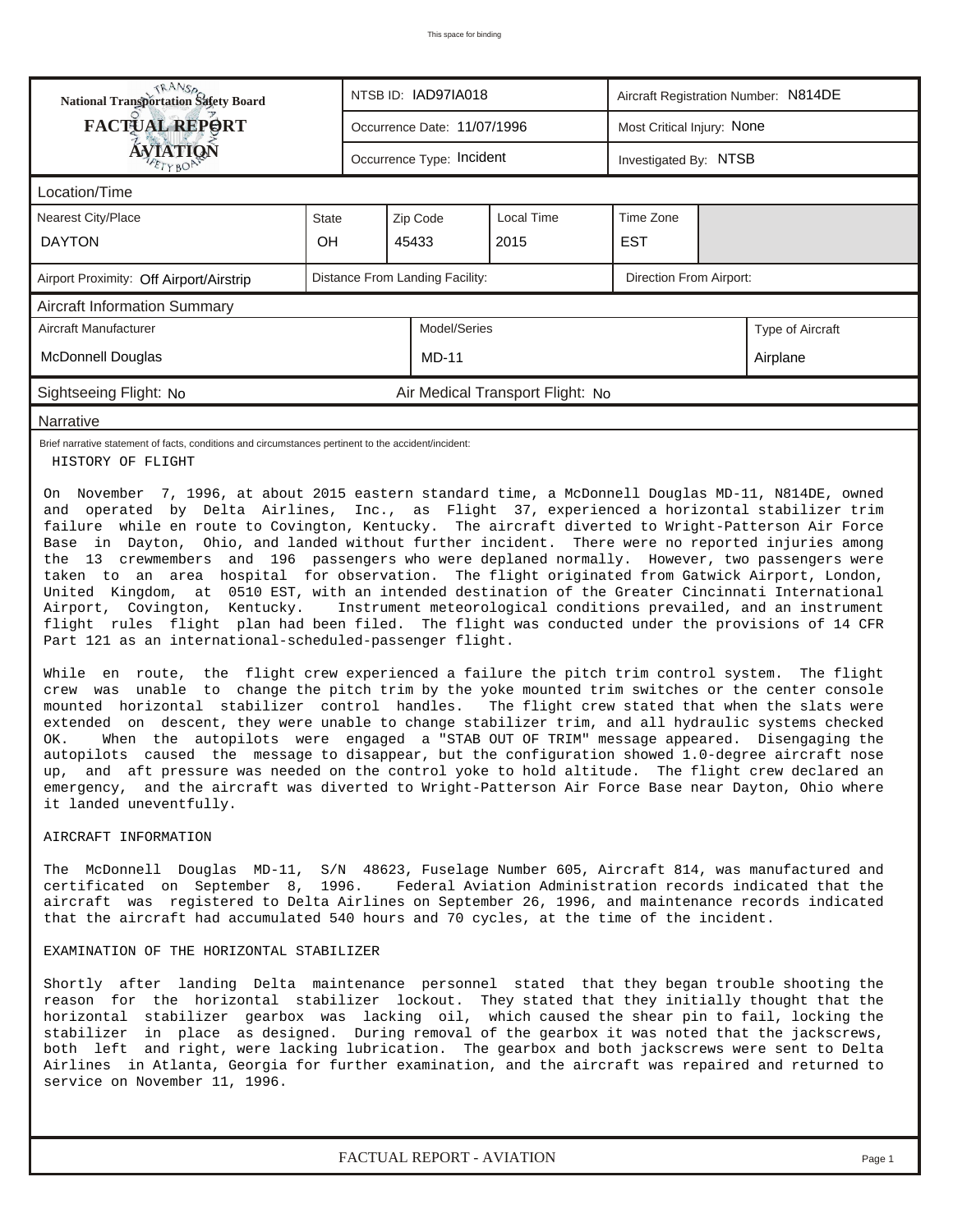| <b>National Transportation Safety Board</b> | NTSB ID: IAD97IA018         |  |
|---------------------------------------------|-----------------------------|--|
| <b>FACTUAL REPORT</b>                       | Occurrence Date: 11/07/1996 |  |
|                                             | Occurrence Type: Incident   |  |

## *Narrative (Continued)*

On November 12, 1996, the horizontal stabilizer pitch trim system was examined. Present at the examination were representatives from the National Transportation Safety Board, Federal Aviation Administration, Delta Airlines and McDonnell Douglas.

The system included: two (2) hydraulic motors, one (1) gearbox, one (1) drive unit, two (2) drive chains, and two (2) screw actuator assemblies. The examination revealed that the fuse pin had sheared in the output drive unit of the horizontal stabilizer drive gearbox. The sheared fuse pin locked the horizontal stabilizer in its last set position. In addition, there was no visible grease film on the screw actuator assemblies as called for in Douglas Parts Service manual DPS 3.17-51, which stated in part, "Apply heavy coat of DPM 5850 to threads of screw. Apply Lubricant to fitting on top of sprocket until lubricant extrudes between sprocket and screw." In addition, the Lubrication Chart on page 40 of DPS 3.17-51 depicted a brush symbol to indicate brush application of the required lubricant to the surface of the screw threads.

Douglas Aircraft Engineering agreed that the lack of adequate lubrication on the thread of the screw actuator assemblies, lead to a "chattering" on the nuts of the screw actuator assemblies which lead to the failure of the fuse pin. (See attached Photographs).

A review of Assembly Orders at Douglas Aircraft (DAC) for fuselage 605 revealed that lubrication requirements per DPS 3.17-51 were specified at two stages of the assembly.

1. After initial installation in the aft fuselage barrel assembly. 2. After wash, prior to delivery to the customer.

The assembly orders were found stamped by DAC production personnel and DAC Inspection personnel indicating completion and acceptance of the lubrication. However, the investigation revealed that no lubrication had been applied to the screw actuator nuts.

IN-SERVICE AIRCRAFT

Operators of fuselages 599 through 607, were notified of the suspected nonconformance. The following is a summary of the DAC Product Support findings:

Fuselages 599 and 601 were found properly lubricated.

Fuselages 602, 604, 606, and 607, were inspected for lubrication, and found to be inadequately lubricated.

Fuselages 608, 609, 610, and 611, while still in assembly were inspected and rejected, their horizontal stabilizer trim systems were subsequently lubricated properly per DPS 3.17-51.

All uninstalled screw actuators at DAC were returned to the manufacturer for proper lubrication was accomplished.

## ADDITIONAL INFORMATION

As a result of this investigation, Douglas Aircraft Corporation (DAC) has disciplined the Production and Quality Assurance employees involved in this matter.

DAC Production has initiated an awareness flowdown program for Production employees.

DAC Product Verification (Quality Assurance) has developed a plan to elevate the skill level of DAC Inspectors by providing extensive training.

DAC Quality Assurance - Regulatory Affairs will conduct quarterly evaluations to validate the

*FACTUAL REPORT - AVIATION Page 1a*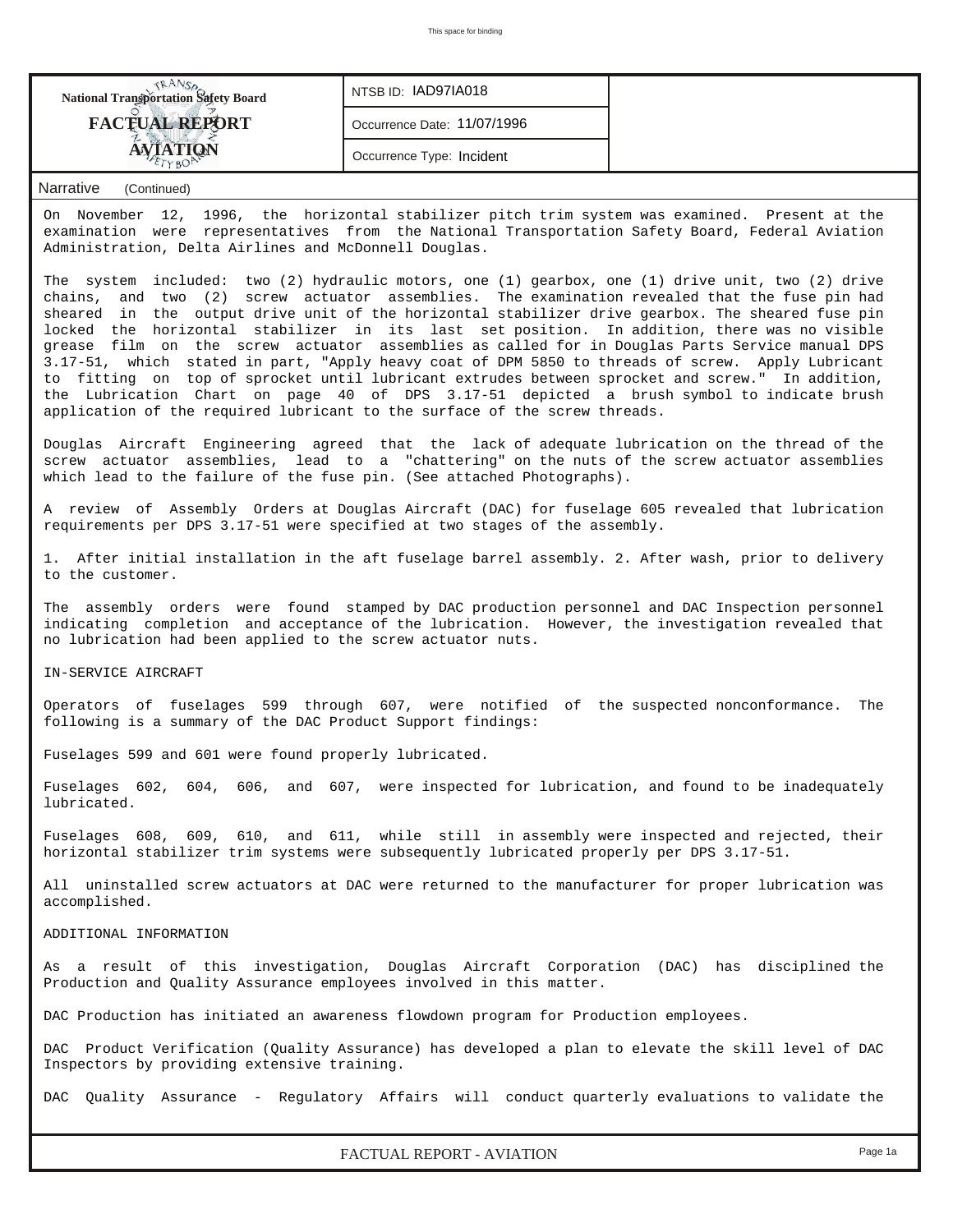| <b>National Transportation Safety Board</b> | NTSB ID: IAD97IA018         |
|---------------------------------------------|-----------------------------|
| <b>FACTUAL REPORT</b>                       | Occurrence Date: 11/07/1996 |
| AVIATION                                    | Occurrence Type: Incident   |
| Narrative<br>(Continued)                    |                             |

corrective action plan provided to the FAA.

In addition, Delta Airlines has added to their aircraft acceptance inspection program, a visual inspection of the horizontal stabilizer assembly, to ensure adequate lubrication is present.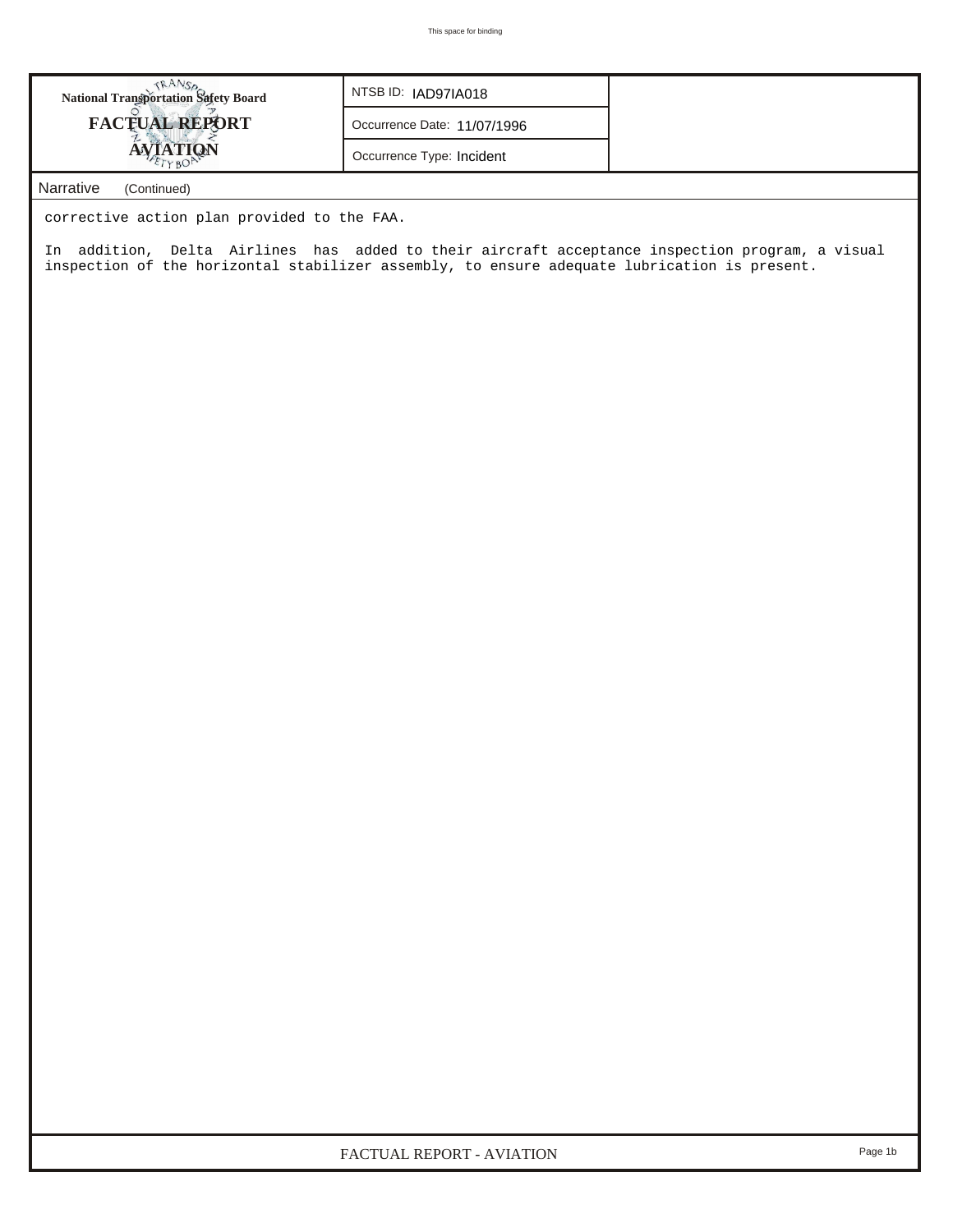| <b>National Transportation Safety Board</b>                                   |                       | NTSB ID: IAD97IA018                                    |                             |  |                                      |       |               |                      |                           |  |
|-------------------------------------------------------------------------------|-----------------------|--------------------------------------------------------|-----------------------------|--|--------------------------------------|-------|---------------|----------------------|---------------------------|--|
| <b>FACTUAL REPORT</b>                                                         |                       |                                                        | Occurrence Date: 11/07/1996 |  |                                      |       |               |                      |                           |  |
| <b>AVIATION</b>                                                               |                       |                                                        | Occurrence Type: Incident   |  |                                      |       |               |                      |                           |  |
| Landing Facility/Approach Information                                         |                       |                                                        |                             |  |                                      |       |               |                      |                           |  |
| <b>Airport Name</b>                                                           |                       | Airport ID:                                            | <b>Airport Elevation</b>    |  | Runway Used                          |       | Runway Length |                      | Runway Width              |  |
|                                                                               |                       |                                                        | 825 Ft. MSL                 |  | 23                                   | 12600 |               | 300                  |                           |  |
|                                                                               |                       |                                                        |                             |  |                                      |       |               |                      |                           |  |
| Runway Surface Type: Concrete<br>Runway Surface Condition: Dry                |                       |                                                        |                             |  |                                      |       |               |                      |                           |  |
|                                                                               |                       |                                                        |                             |  |                                      |       |               |                      |                           |  |
| Type Instrument Approach: ILS-complete                                        |                       |                                                        |                             |  |                                      |       |               |                      |                           |  |
| VFR Approach/Landing: None                                                    |                       |                                                        |                             |  |                                      |       |               |                      |                           |  |
| Aircraft Information                                                          |                       |                                                        |                             |  |                                      |       |               |                      |                           |  |
| Aircraft Manufacturer                                                         |                       |                                                        | Model/Series                |  |                                      |       |               | Serial Number        |                           |  |
| <b>McDonnell Douglas</b>                                                      |                       |                                                        | <b>MD-11</b>                |  |                                      |       | 48623         |                      |                           |  |
| Airworthiness Certificate(s): Transport                                       |                       |                                                        |                             |  |                                      |       |               |                      |                           |  |
| Landing Gear Type: Retractable - Tricycle                                     |                       |                                                        |                             |  |                                      |       |               |                      |                           |  |
| Homebuilt Aircraft? No<br>Number of Seats: 280                                |                       |                                                        | Certified Max Gross Wt.     |  | 625500 LBS                           |       |               | Number of Engines: 3 |                           |  |
| Engine Type:<br>Turbo Jet                                                     |                       | P&W                                                    | Engine Manufacturer:        |  | Model/Series:<br>PW 4460             |       |               |                      | Rated Power:<br>60000 LBS |  |
| - Aircraft Inspection Information                                             |                       |                                                        |                             |  |                                      |       |               |                      |                           |  |
| Type of Last Inspection                                                       |                       | Date of Last Inspection<br>Time Since Last Inspection  |                             |  |                                      |       |               | Airframe Total Time  |                           |  |
| <b>Continuous Airworthiness</b>                                               |                       | 550 Hours<br>09/1996                                   |                             |  |                                      |       |               |                      | 550 Hours                 |  |
| - Emergency Locator Transmitter (ELT) Information                             |                       |                                                        |                             |  |                                      |       |               |                      |                           |  |
| ELT Installed? Yes                                                            | <b>ELT Operated?</b>  |                                                        |                             |  | ELT Aided in Locating Accident Site? |       |               |                      |                           |  |
| Owner/Operator Information                                                    |                       |                                                        |                             |  |                                      |       |               |                      |                           |  |
| <b>Registered Aircraft Owner</b>                                              |                       |                                                        | <b>Street Address</b>       |  | HARTSFIELD-ATLANTA INTL ARPT         |       |               |                      |                           |  |
| DELTA AIR LINES, INC.                                                         |                       | <b>State</b><br>City                                   |                             |  |                                      |       |               |                      | Zip Code                  |  |
|                                                                               |                       | <b>ATLANTA</b><br>GA<br>30320<br><b>Street Address</b> |                             |  |                                      |       |               |                      |                           |  |
| Operator of Aircraft                                                          |                       |                                                        |                             |  |                                      |       |               |                      |                           |  |
| Same as Reg'd Aircraft Owner                                                  |                       | Same as Reg'd Aircraft Owner<br>State<br>City          |                             |  |                                      |       |               |                      | Zip Code                  |  |
| Operator Designator Code: DALA<br>Operator Does Business As:                  |                       |                                                        |                             |  |                                      |       |               |                      |                           |  |
| - Type of U.S. Certificate(s) Held:                                           |                       |                                                        |                             |  |                                      |       |               |                      |                           |  |
| Air Carrier Operating Certificate(s): Flag Carrier/Domestic                   |                       |                                                        |                             |  |                                      |       |               |                      |                           |  |
| Operating Certificate: Large Aircraft Operator                                | Operator Certificate: |                                                        |                             |  |                                      |       |               |                      |                           |  |
| Regulation Flight Conducted Under: Part 121: Air Carrier                      |                       |                                                        |                             |  |                                      |       |               |                      |                           |  |
| Type of Flight Operation Conducted: Scheduled; International; Passenger/Cargo |                       |                                                        |                             |  |                                      |       |               |                      |                           |  |
| FACTUAL REPORT - AVIATION<br>Page 2                                           |                       |                                                        |                             |  |                                      |       |               |                      |                           |  |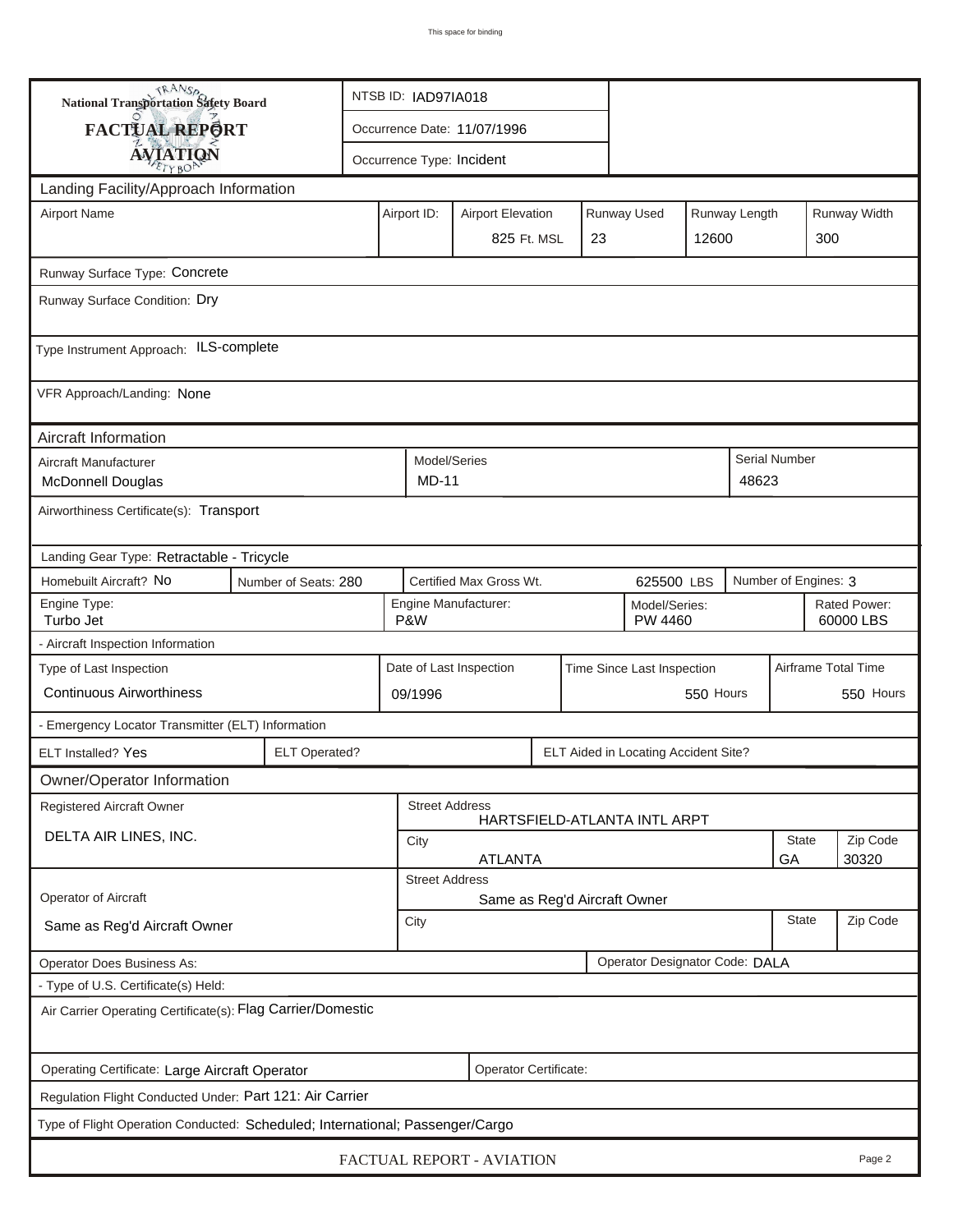| <b>National Transportation Safety Board</b>                                                          |                                                             |                                              |                        |                                                      | NTSB ID: IAD97IA018     |         |                  |                      |                                        |                    |            |                |                                    |                     |  |
|------------------------------------------------------------------------------------------------------|-------------------------------------------------------------|----------------------------------------------|------------------------|------------------------------------------------------|-------------------------|---------|------------------|----------------------|----------------------------------------|--------------------|------------|----------------|------------------------------------|---------------------|--|
|                                                                                                      | FACTUAL REPORT                                              | Occurrence Date: 11/07/1996                  |                        |                                                      |                         |         |                  |                      |                                        |                    |            |                |                                    |                     |  |
|                                                                                                      |                                                             | <b>AVIATION</b><br>Occurrence Type: Incident |                        |                                                      |                         |         |                  |                      |                                        |                    |            |                |                                    |                     |  |
|                                                                                                      |                                                             |                                              |                        |                                                      |                         |         |                  |                      |                                        |                    |            |                |                                    |                     |  |
| <b>First Pilot Information</b><br><b>State</b><br>Date of Birth<br>Age                               |                                                             |                                              |                        |                                                      |                         |         |                  |                      |                                        |                    |            |                |                                    |                     |  |
| City<br>Name                                                                                         |                                                             |                                              |                        |                                                      |                         |         |                  |                      |                                        |                    |            |                |                                    |                     |  |
| On File                                                                                              |                                                             |                                              |                        |                                                      |                         | On File |                  |                      |                                        |                    | On File    |                | On File                            | 58                  |  |
| Principal Profession: Civilian Pilot<br>Certificate Number: On File<br>Seat Occupied: Left<br>Sex: M |                                                             |                                              |                        |                                                      |                         |         |                  |                      |                                        |                    |            |                |                                    |                     |  |
| Airline Transport<br>Certificate(s):                                                                 |                                                             |                                              |                        |                                                      |                         |         |                  |                      |                                        |                    |            |                |                                    |                     |  |
| Airplane Rating(s):<br>Multi-engine Land                                                             |                                                             |                                              |                        |                                                      |                         |         |                  |                      |                                        |                    |            |                |                                    |                     |  |
|                                                                                                      | Rotorcraft/Glider/LTA: None                                 |                                              |                        |                                                      |                         |         |                  |                      |                                        |                    |            |                |                                    |                     |  |
|                                                                                                      | Instrument Rating(s): Airplane                              |                                              |                        |                                                      |                         |         |                  |                      |                                        |                    |            |                |                                    |                     |  |
| None<br>Instructor Rating(s):                                                                        |                                                             |                                              |                        |                                                      |                         |         |                  |                      |                                        |                    |            |                |                                    |                     |  |
|                                                                                                      | Type Rating/Endorsement for Accident/Incident Aircraft? Yes |                                              |                        |                                                      |                         |         |                  |                      | <b>Current Biennial Flight Review?</b> |                    |            |                |                                    |                     |  |
|                                                                                                      | Medical Cert.: Class 1                                      |                                              |                        | Medical Cert. Status: Valid Medical--no waivers/lim. |                         |         |                  |                      |                                        |                    |            |                | Date of Last Medical Exam: 06/1996 |                     |  |
|                                                                                                      |                                                             |                                              |                        |                                                      |                         |         |                  |                      |                                        |                    |            |                |                                    |                     |  |
| - Flight Time Matrix                                                                                 |                                                             | All A/C                                      | This Make<br>and Model | Airplane<br>Single Engine                            | Airplane<br>Mult-Engine |         | Night            | Instrument<br>Actual |                                        | Simulated          | Rotorcraft |                | Glider                             | Lighter<br>Than Air |  |
| <b>Total Time</b>                                                                                    |                                                             | 27500                                        | 1442                   |                                                      |                         |         |                  |                      |                                        |                    |            |                |                                    |                     |  |
|                                                                                                      | Pilot In Command(PIC)                                       |                                              |                        |                                                      |                         |         |                  |                      |                                        |                    |            |                |                                    |                     |  |
| Instructor                                                                                           |                                                             |                                              |                        |                                                      |                         |         |                  |                      |                                        |                    |            |                |                                    |                     |  |
| Last 90 Days                                                                                         |                                                             | 268                                          | 268                    |                                                      |                         |         |                  |                      |                                        |                    |            |                |                                    |                     |  |
| Last 30 Days                                                                                         |                                                             |                                              |                        |                                                      |                         |         |                  |                      |                                        |                    |            |                |                                    |                     |  |
| Last 24 Hours                                                                                        |                                                             |                                              |                        |                                                      |                         |         |                  |                      |                                        |                    |            |                |                                    |                     |  |
|                                                                                                      | Seatbelt Used? Yes                                          |                                              |                        | Shoulder Harness Used? Yes                           |                         |         |                  |                      | Toxicology Performed? No               |                    |            |                | Second Pilot? Yes                  |                     |  |
|                                                                                                      |                                                             |                                              |                        |                                                      |                         |         |                  |                      |                                        |                    |            |                |                                    |                     |  |
|                                                                                                      | Flight Plan/Itinerary                                       |                                              |                        |                                                      |                         |         |                  |                      |                                        |                    |            |                |                                    |                     |  |
|                                                                                                      | Type of Flight Plan Filed: IFR                              |                                              |                        |                                                      |                         |         |                  |                      |                                        |                    |            |                |                                    |                     |  |
| Departure Point                                                                                      |                                                             |                                              |                        |                                                      |                         |         | <b>State</b>     |                      |                                        | Airport Identifier |            | Departure Time |                                    | Time Zone           |  |
| <b>GATWICK</b>                                                                                       |                                                             |                                              |                        |                                                      |                         |         | UK               |                      | <b>LGW</b>                             |                    |            | 0600           |                                    | <b>EST</b>          |  |
| Destination                                                                                          |                                                             |                                              |                        |                                                      |                         |         | State            |                      |                                        | Airport Identifier |            |                |                                    |                     |  |
| <b>CINCINNATI</b>                                                                                    |                                                             |                                              |                        |                                                      |                         |         | OH<br><b>CVG</b> |                      |                                        |                    |            |                |                                    |                     |  |
| Type of Clearance: IFR                                                                               |                                                             |                                              |                        |                                                      |                         |         |                  |                      |                                        |                    |            |                |                                    |                     |  |
| Type of Airspace: Class A                                                                            |                                                             |                                              |                        |                                                      |                         |         |                  |                      |                                        |                    |            |                |                                    |                     |  |
| Weather Information                                                                                  |                                                             |                                              |                        |                                                      |                         |         |                  |                      |                                        |                    |            |                |                                    |                     |  |
| Source of Briefing:                                                                                  |                                                             |                                              |                        |                                                      |                         |         |                  |                      |                                        |                    |            |                |                                    |                     |  |
|                                                                                                      |                                                             |                                              |                        |                                                      |                         |         |                  |                      |                                        |                    |            |                |                                    |                     |  |
| Method of Briefing:                                                                                  |                                                             |                                              |                        |                                                      |                         |         |                  |                      |                                        |                    |            |                |                                    |                     |  |
|                                                                                                      |                                                             |                                              |                        | FACTUAL REPORT - AVIATION                            |                         |         |                  |                      |                                        |                    |            |                |                                    | Page 3              |  |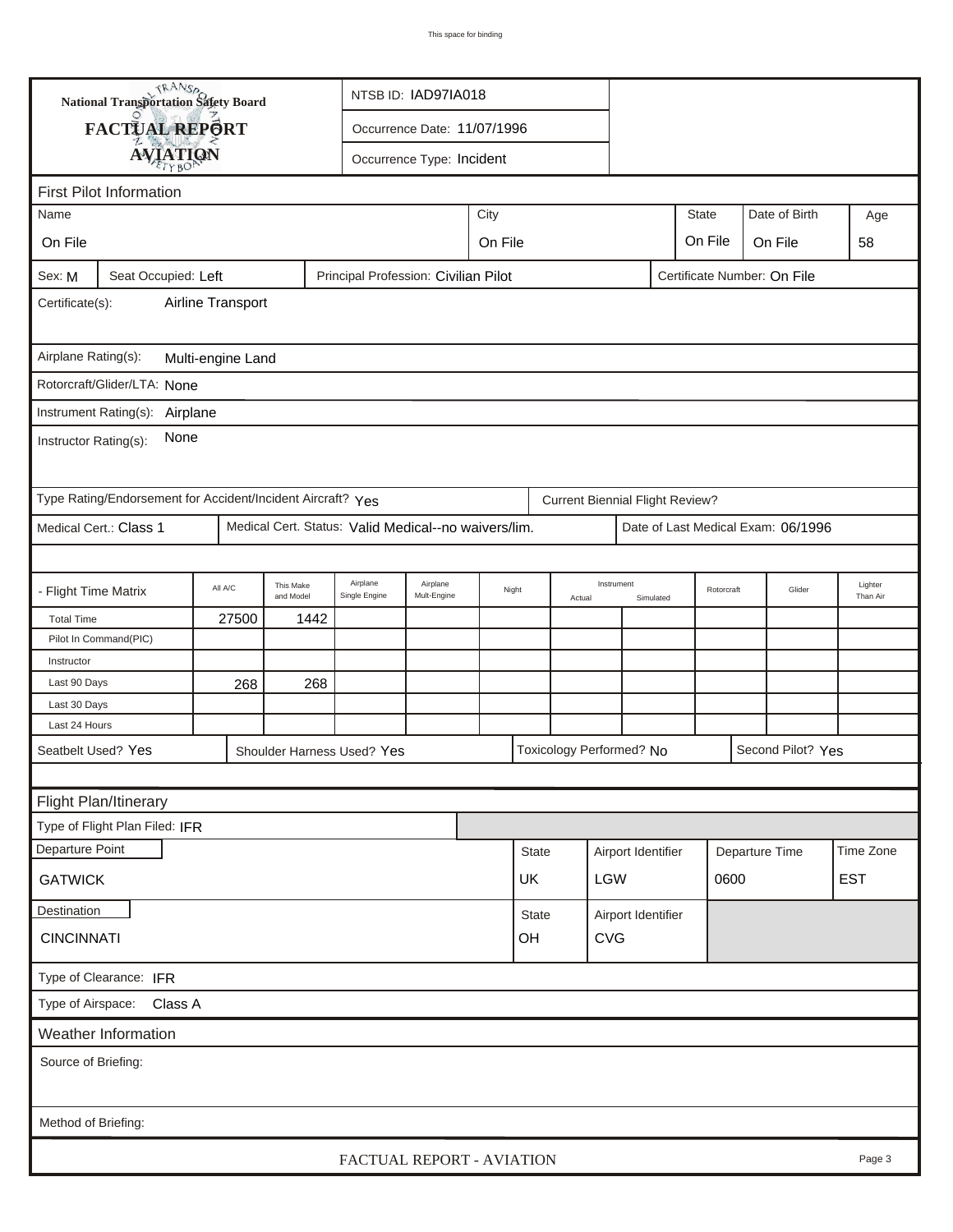| <b>National Transportation Safety Board</b>      |                                           |                  |                                 | NTSB ID: IAD97IA018         |                              |                                     |   |                         |  |                   |             |
|--------------------------------------------------|-------------------------------------------|------------------|---------------------------------|-----------------------------|------------------------------|-------------------------------------|---|-------------------------|--|-------------------|-------------|
|                                                  | FACTUAL REPORT                            |                  |                                 | Occurrence Date: 11/07/1996 |                              |                                     |   |                         |  |                   |             |
|                                                  | <b>AVIATION</b>                           |                  |                                 |                             |                              |                                     |   |                         |  |                   |             |
| Occurrence Type: Incident<br>Weather Information |                                           |                  |                                 |                             |                              |                                     |   |                         |  |                   |             |
| WOF ID                                           | <b>Observation Time</b>                   | Time Zone        | WOF Distance From Accident Site |                             | Direction From Accident Site |                                     |   |                         |  |                   |             |
|                                                  |                                           |                  | <b>WOF Elevation</b>            |                             |                              |                                     |   |                         |  |                   |             |
|                                                  | 0000                                      |                  |                                 | 0 Ft. MSL                   |                              |                                     |   | 0 NM                    |  |                   | 0 Deg. Mag. |
|                                                  | Sky/Lowest Cloud Condition: Unknown       |                  |                                 |                             |                              | 0 Ft. AGL                           |   | Condition of Light: Day |  |                   |             |
|                                                  | Lowest Ceiling: Unknown                   |                  |                                 | 0 Ft. AGL                   | Visibility:                  |                                     | 0 | <b>SM</b><br>Altimeter: |  |                   |             |
| Temperature:                                     | $^{\circ}$ C                              | Dew Point:       | $^{\circ} \text{C}$             |                             | Wind Direction:              |                                     |   |                         |  | Density Altitude: | Ft.         |
| Wind Speed:                                      |                                           | Gusts:           |                                 |                             |                              | Weather Condtions at Accident Site: |   |                         |  |                   |             |
| Visibility (RVR):                                | 0<br>Ft.                                  | Visibility (RVV) | $\mathbf 0$                     | <b>SM</b>                   |                              | Intensity of Precipitation: Unknown |   |                         |  |                   |             |
|                                                  | Restrictions to Visibility:               |                  |                                 |                             |                              |                                     |   |                         |  |                   |             |
|                                                  |                                           |                  |                                 |                             |                              |                                     |   |                         |  |                   |             |
| Type of Precipitation:                           |                                           |                  |                                 |                             |                              |                                     |   |                         |  |                   |             |
|                                                  |                                           |                  |                                 |                             |                              |                                     |   |                         |  |                   |             |
|                                                  | <b>Accident Information</b>               |                  |                                 |                             |                              |                                     |   |                         |  |                   |             |
|                                                  | Aircraft Damage: None                     |                  |                                 | Aircraft Fire: None         |                              |                                     |   | Aircraft Explosion None |  |                   |             |
|                                                  | Classification: U.S. Registered/U.S. Soil |                  |                                 |                             |                              |                                     |   |                         |  |                   |             |
|                                                  | - Injury Summary Matrix                   | Fatal            | Serious                         | Minor                       | None                         | <b>TOTAL</b>                        |   |                         |  |                   |             |
| <b>First Pilot</b>                               |                                           |                  |                                 |                             | 1                            | 1                                   |   |                         |  |                   |             |
| Second Pilot                                     |                                           |                  |                                 |                             | $\mathbf{1}$                 | 1                                   |   |                         |  |                   |             |
| <b>Student Pilot</b>                             |                                           |                  |                                 |                             |                              |                                     |   |                         |  |                   |             |
|                                                  | Flight Instructor                         |                  |                                 |                             |                              |                                     |   |                         |  |                   |             |
| <b>Check Pilot</b>                               |                                           |                  |                                 |                             |                              |                                     |   |                         |  |                   |             |
|                                                  | <b>Flight Engineer</b>                    |                  |                                 |                             |                              |                                     |   |                         |  |                   |             |
|                                                  | Cabin Attendants                          |                  |                                 |                             | 11                           | 11                                  |   |                         |  |                   |             |
| Other Crew                                       |                                           |                  |                                 |                             |                              |                                     |   |                         |  |                   |             |
| Passengers                                       |                                           |                  |                                 |                             | 196                          | 196                                 |   |                         |  |                   |             |
|                                                  | - TOTAL ABOARD -                          |                  |                                 |                             | 209                          | 209                                 |   |                         |  |                   |             |
| Other Ground                                     |                                           | 0                | 0                               | 0                           |                              | 0                                   |   |                         |  |                   |             |
|                                                  | - GRAND TOTAL -                           | 0                | $\overline{0}$                  | 0                           | 209                          | 209                                 |   |                         |  |                   |             |
|                                                  |                                           |                  |                                 |                             |                              |                                     |   |                         |  |                   |             |
|                                                  | FACTUAL REPORT - AVIATION<br>Page 4       |                  |                                 |                             |                              |                                     |   |                         |  |                   |             |